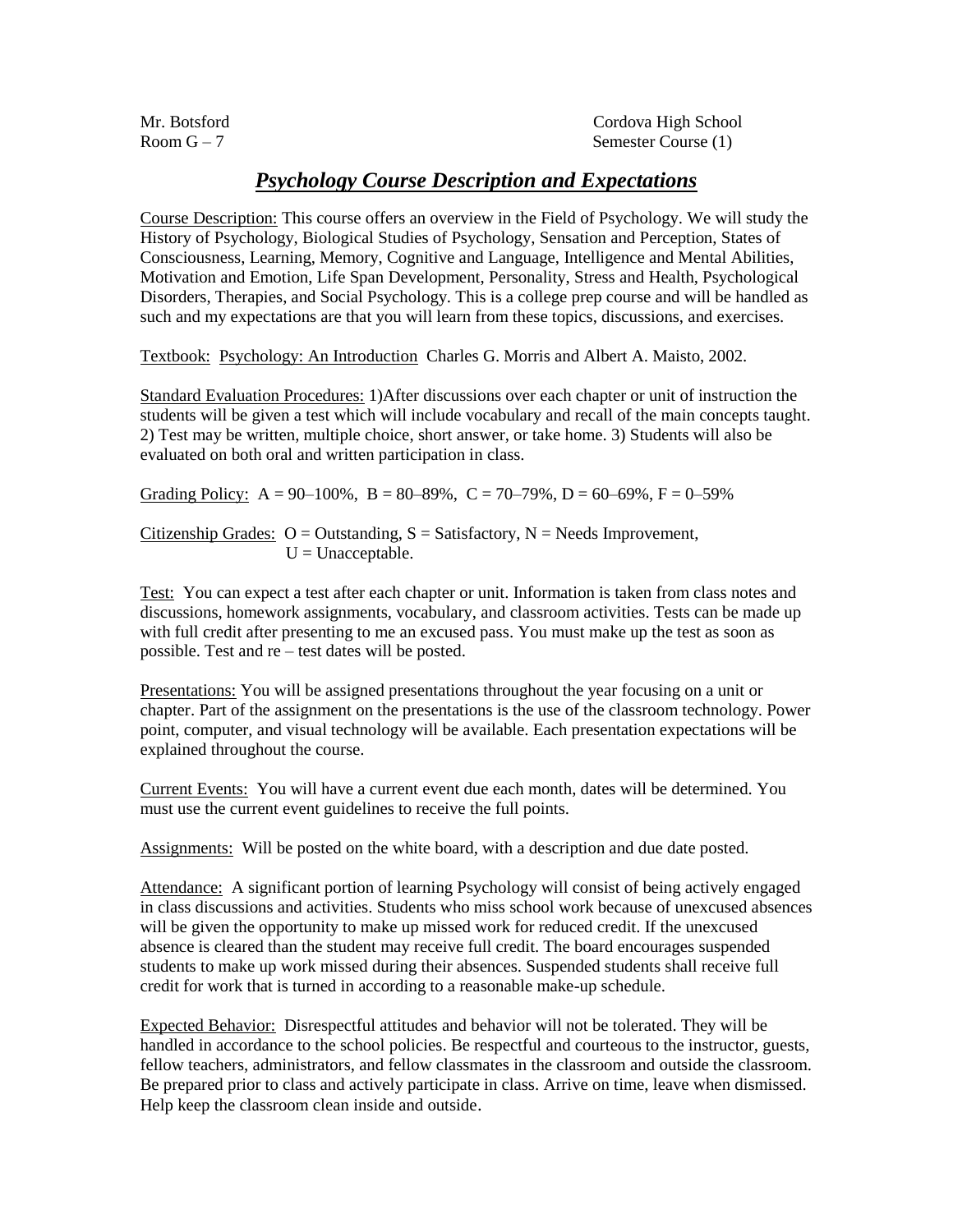## *World History Course Description and Expectations*

Course Description: This course offers an overview in the study of World Geography, Cultures, and History. We will be studying topics of different religions, governments, historical and contemporary issues, literacy, economic systems, environmental, and historical viewpoints. Historically we will study Ancient civilizations, Revolutions, Industrialization, Imperialism, World Wars, Nationalism, Contemporary Western World, Latin America, Africa, Middle East, Asia, and Challenges of the future.

Text Book: "World History Modern Times", Jackson J. Spielvogel, 2006.

Standard Evaluation Procedures: 1) After readings, discussions, notes, and any connecting material to the topics and areas of study we will have a written test which will include vocabulary and recall of the main concepts taught. 2) Students will also be evaluated on both oral and written presentations and participation in class.

Grading Policy: A=90-100%, B=80-89%, C=70-79%, D=60-69%, F=0-59%

#### Citizenship Grades: O=Outstanding, S=Satisfactory, N=Needs Improvement U=Unsatisfactory

Quiz/Test: You can expect a quiz during studied topics and a test after each area or topics studied. Information is taken from class notes, homework assignments, vocabulary, and classroom activities. Quizzes or Tests can be made up with full credit after presenting to me an excused pass. You must make up the quiz or test as soon as possible after making arrangements with me. Make up dates will be posted.

Projects: Throughout the year you will be assigned to do full projects. They will consist of power point presentations, posters and written reports. Topics will be discussed at a later date.

Current Events: You will have a current event due each month, dates will be determined. You must use the current event guidelines to receive the full points.

Assignments: Will be posted in the white board, with a description and due date posted.

Attendance: A significant portion of learning World History will consist of being actively engaged in class discussions and activities. Students who miss school work because of unexcused absences will be given the opportunity to make up missed work for reduced credit. If the unexcused absence is cleared than the student will receive full credit. The board encourages suspended students to make up work missed during their absences. Suspended students shall receive full credit for work that is turned in according to a reasonable make-up schedule.

Expected Behavior: Disrespectful attitudes and behavior will not be tolerated. They will be handled in accordance to the school policies. Be respectful and courteous to the instructor, guests, fellow teachers, administrators, and fellow classmates in the classroom and outside the classroom. Be prepared prior to class and actively participate in class. Arrive on time, leave when dismissed. Help keep the classroom clean inside and outside.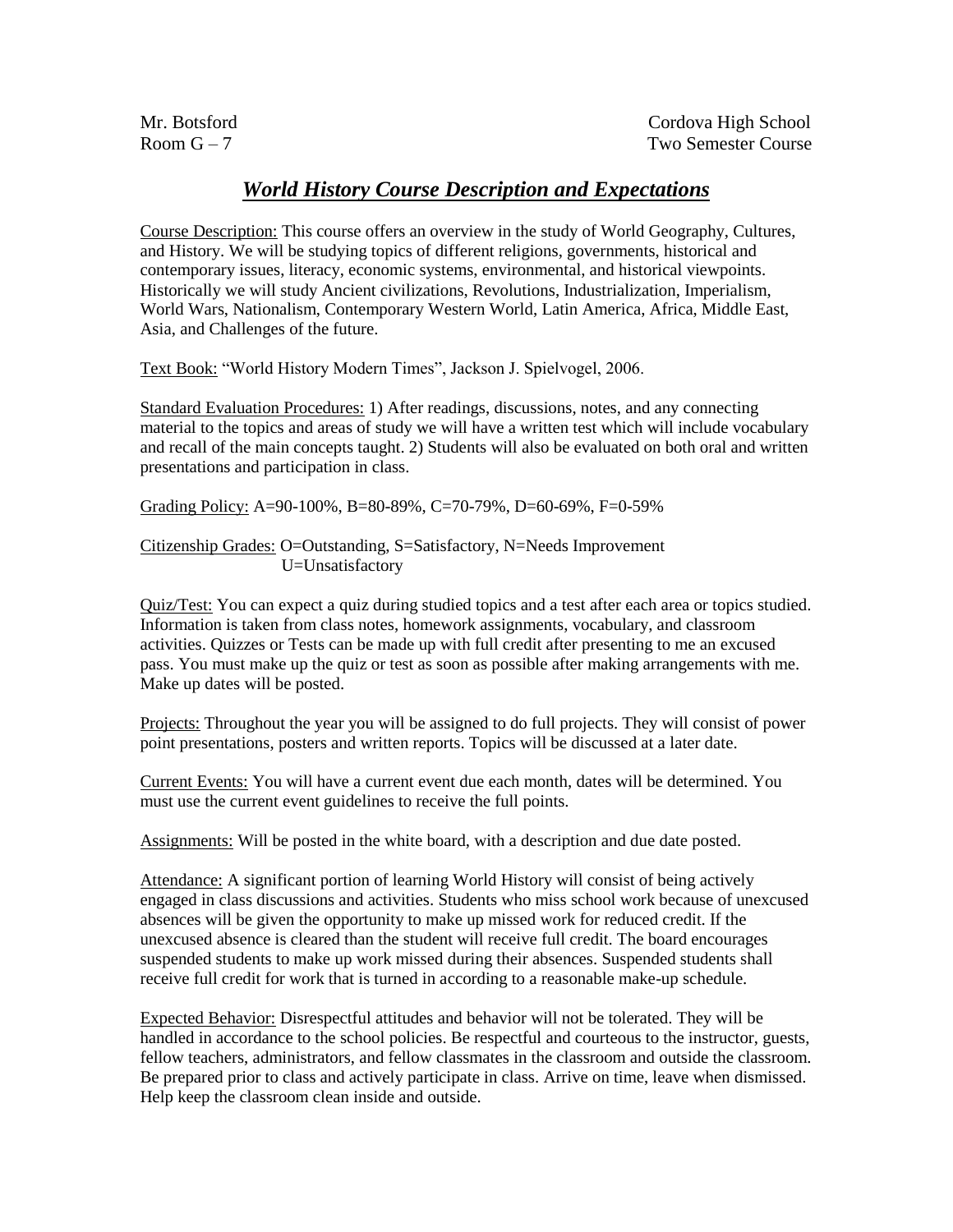### *American History Course Description and Expectations*

Course Description: This course offers an overview in the studying of American (US) History, Geography, and American Culture. We will be studying the major turning points in American History in the  $20<sup>th</sup>$  century. We will review the nation beginnings, Independence, the Constitution, Manifest Destiny, the Civil War, Reconstruction, Industrialization, Immigration, Imperialism, Progressivism, and Key Presidents throughout American History, World Wars, the Jazz Age, the Great Depression, the Cold War, Civil Rights, Politics, Economics, and the new century.

Text: "The American Vision" Modern Times. Appleby, Brinkley, Broussard, McPherson, Richie. 2006

Standard Evaluation Procedures: 1) After readings, discussions, notes, and any connecting work to the topics and area we will have a written test which will include vocabulary and recall of the main concepts taught. 2) Students will also be evaluated on both oral and written participation in class.

Grading Policy: A=90-100%, B=80-89%, C=70-79%, D=60-69%, F=0-59%

Citizenship Grades: O=Outstanding, S=Satisfactory, N=Needs Improvement, U=Unsatisfactory

Test: You expect a test after each area or topics studied. Information is taken from class notes, homework assignments, vocabulary, and classroom activities. Test can be made up with full credit after presenting to me an excused pass. You must make up the test as soon as possible. Test and re – test dates will be posted.

Projects: You will be assigned projects consisting of individual or group work. The projects will contain a power point presentation, poster, and report. Topics will be discussed at a later date.

Current Events: You will have a current event due each month, dates will be determined. You must use the current event guidelines to receive the full points.

Assignments: Will be put up on the white board, with a description and due date posted.

Attendance: A significant portion of learning American History will consist of being actively engaged in class discussions and activities. Students who miss school work because of unexcused absences will be given the opportunity to make up missed work for reduced credit. If the unexcused absence is cleared than the student will receive full credit. The board encourages suspended students to make up work missed during their absences. Suspended students shall receive full credit for work that is turned in according to a reasonable make-up schedule.

Expected Behavior: Disrespectful attitudes and behavior will not be tolerated. They will be handled in accordance to the school policies. Be respectful and courteous to the instructor, guests, fellow teachers, administrators, and fellow classmates in the classroom and outside the classroom. Be prepared prior to class and actively participate in class. Arrive on time, leave when dismissed. Help keep the classroom clean inside and outside.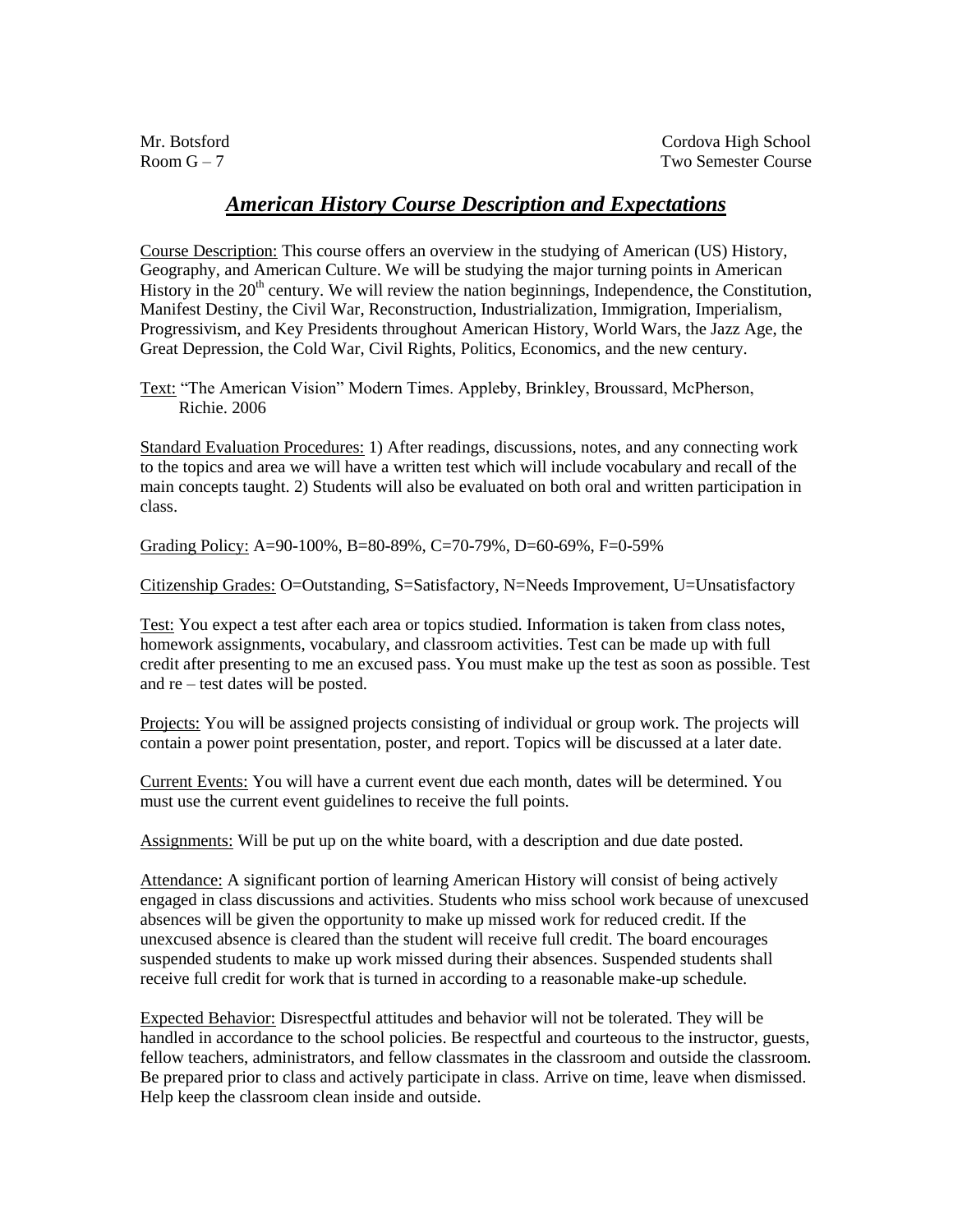Mr. Botsford

## *Psychology Syllabus*

- Chapter 1: "The Science of Psychology" pg.  $2 45$  $\triangleright$  "I suggest reading the chapter". Multiple Choice Test (*no* notes), Hard Test. Chapter 2: "The Biological Basis of Behavior" pg.  $46 - 95$ > Take Home Test Chapter 3: "Sensation and Perception" pg.  $96 - 145$  $\triangleright$  Group exercise on the senses Take Home Test Chapter 4: "States of Consciousness" pg. 146 – 185  $\triangleright$  Group Presentations Chapter 6: "Memory" pg. 228 – 265  $\triangleright$  Class exercise Homework Questions  $\triangleright$  Multiple Choice Test (take good notes)  $\triangleright$  Group Presentations  $\triangleright$  Take Home Questions  $\triangleright$  Big Chapter  $\triangleright$  Multiple Choice Test (take good notes)  $\triangleright$  Abnormal Psychology  $\triangleright$  Group Presentation – 1<sup>st</sup> part of your final  $\triangleright$  Take Home Test – 2<sup>nd</sup> part of your final
	- Multiple Choice Test (*no* notes) Read the Chapter
- Chapter 5: "Learning" pg.  $186 227$ 
	- $\triangleright$  Multiple Choice Test (take good notes it makes it easier)
- 
- Chapter 10: "Life Span Development" pg. 388 441
- Chapter 11 "Personality" pg.  $442 475$
- Chapter 13: "Psychological Disorders" pg.  $512 553$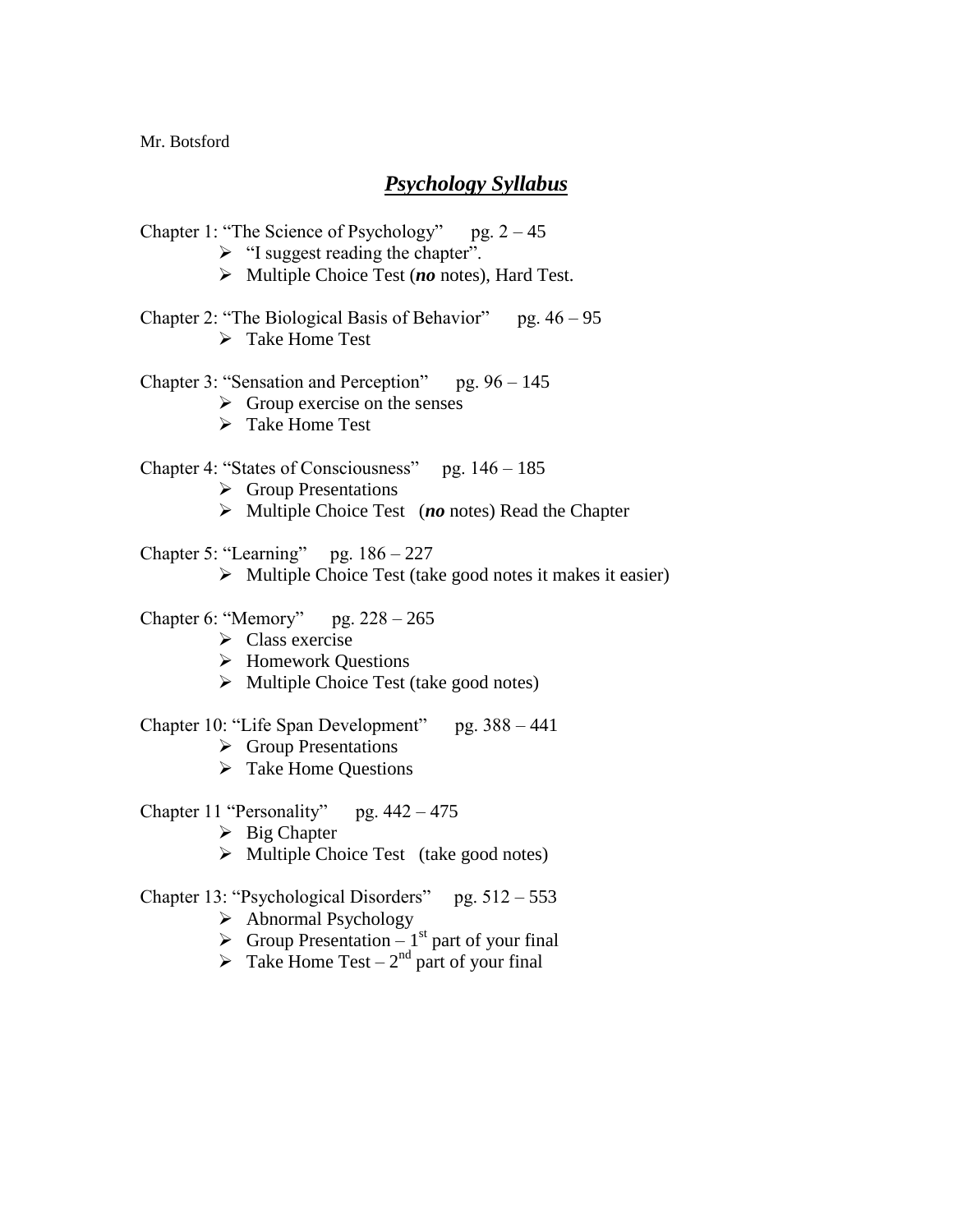Mr.Botsford

# *US History Syllabus*

- Chapter 1: "Creating a Nation"
	- $\triangleright$  Multiple Choice test (no notes, "study")
	- $\triangleright$  Constitutional Quiz
- Chapter 2: "Growth and Conflict"
	- $\triangleright$  Vocabulary Quiz
	- $\triangleright$  Multiple Choice test (no notes, "study")
- Chapter 3: "The Birth of Modern America"
	- $\triangleright$  Multiple Choice test (take good notes you can use them)
	- **►** Group Presentations

#### Chapter 4: "Becoming a World Power"

- $\triangleright$  Vocabulary Quiz
- $\triangleright$  Yellow Journalism Video
- Chapter 5: "The Progressive Movement"
	- $\triangleright$  Vocabulary Quiz

Chapter 6: "World War I and its Aftermath"

- $\triangleright$  Vocabulary Quiz
- World War I, Cousins Video
- Mid Term Final
	- $\triangleright$  Unit 1 and Unit 2: Chapters 1 6 (use homework, no notes, study)

#### Unit 3: Chapter Presentations – Chapters 7 – 10

- Homework Packet
- Vocabulary Quiz Packet
- Chapter 7: "The Jazz Age"  $\triangleright$  Vocabulary Quiz
- Chapter 8: "Normalcy and Good Times"  $\triangleright$  Vocabulary Quiz
- Chapter 9: "The Great Depression Begins"  $\triangleright$  Vocabulary Quiz
- Chapter 10: "Roosevelt and the New Deal"  $\triangleright$  Vocabulary Quiz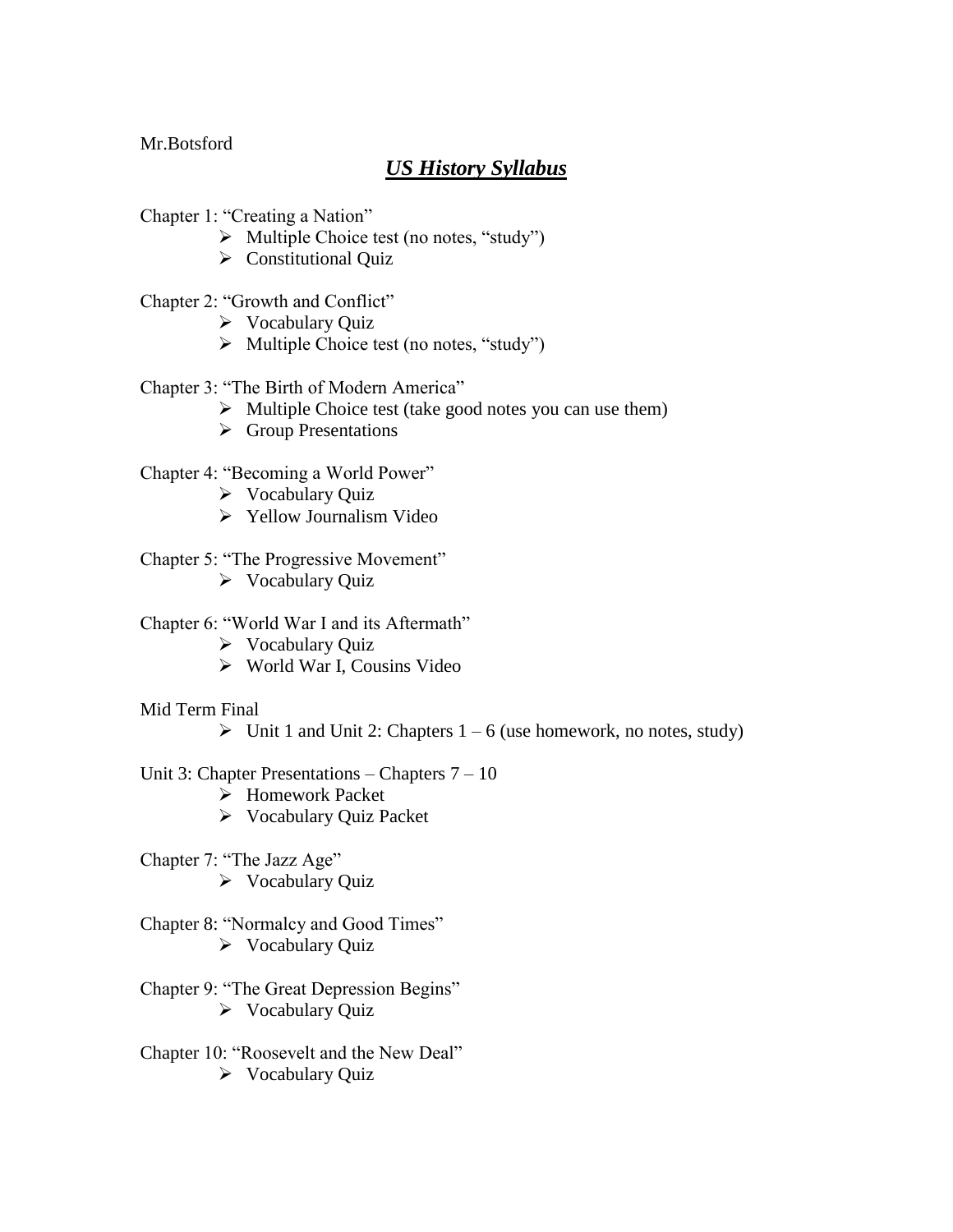Unit 3: Chapter Test: Chapters  $7 - 10$  (use homework, no notes, study) Chapter 11: "A World in Flames"  $\triangleright$  Vocabulary Quiz

Chapter 12: "America and World War II"  $\triangleright$  Vocabulary Quiz

Chapter 13: "The Cold War Begins"  $\triangleright$  Vocabulary Quiz

Chapter 14: "Postwar America"  $\triangleright$  Vocabulary Quiz

Unit 4: Chapter Test: Chapters  $11 - 14$  (use homework, no notes, study)

Unit 5: Chapter Presentations: Chapters 15 – 18

- Homework Packet
- Vocabulary Quiz Packet

Chapter 15: "The New Frontier and the Great Society"  $\triangleright$  Vocabulary Quiz

Chapter 16: "The Civil Rights Movement"  $\triangleright$  Vocabulary Quiz

Chapter 17: "The Vietnam War"  $\triangleright$  Vocabulary Quiz

Chapter 18: "The Politics of Protest"  $\triangleright$  Vocabulary Quiz

Unit 5: Final Exam: Chapters 15 – 18, Court Cases, Constitution, and Vocabulary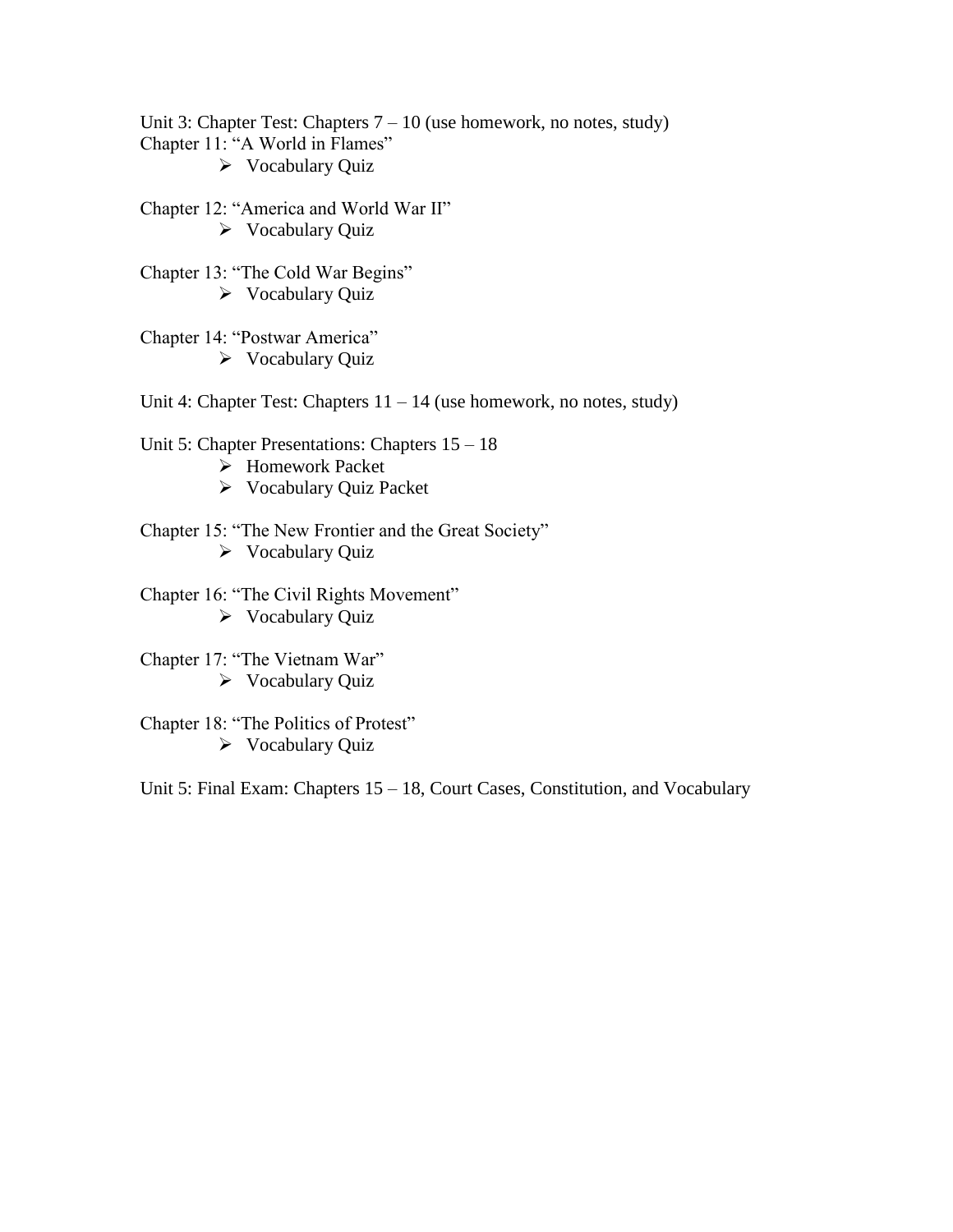Mr.Botsford

## *World History Syllabus*

Geography: "Five Themes of Geography"

- Geography Packet
- $\triangleright$  Work Sheets
- $\triangleright$  Ouiz

### Unit 1: Chapters  $1 - 3$

- Homework Packet
- Vocabulary Packet

### Chapter 1: "The Legacy of the Ancient World"

- $\triangleright$  Vocabulary Quiz
- Chapter Test

World Religions: Group Projects and Presentations

- Chapter 2: "Revolution and Enlightenment"
	- $\triangleright$  Vocabulary Quiz
	- Chapter Test

Chapter 3: "The French Revolution and Napoleon"

- $\triangleright$  Vocabulary Quiz
- Chapter Test

Unit 1: Test Geography, Chapters  $1 - 3$ , and Religion (use homework, notes, and worksheets)

Unit 2: Chapters  $4 - 7$ 

- **►** Group Presentations
- $\triangleright$  Homework Packet
- Vocabulary Packet
- Chapter 4: "Industrialization and Nationalism"
	- $\triangleright$  Vocabulary Quiz
- Chapter 5: "Mass Society and Democracy"  $\triangleright$  Vocabulary Quiz
- Chapter 6: "The Height of Imperialism"  $\triangleright$  Vocabulary Quiz
- Chapter 7: "East Asia under Challenge"  $\triangleright$  Vocabulary Quiz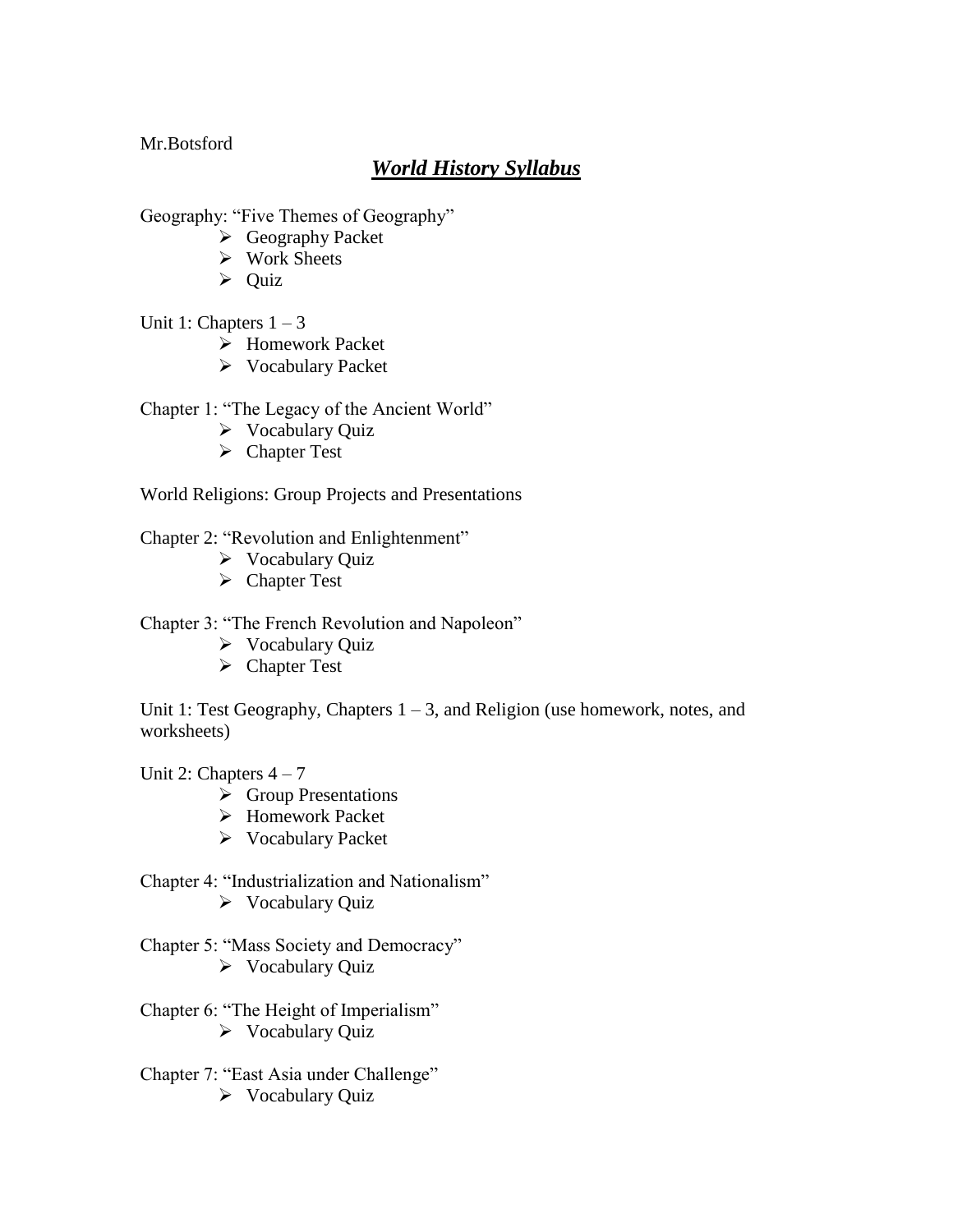Unit 2: Test: Chapters  $4 - 7$  (use homework, and notes)

Mid Term Exam: Chapters  $1 - 7$ , Geography, Religion (use homework, notes) Unit 3: Chapters 8 – 11

- Homework Packet
- Vocabulary Packet

Chapter 8: "War and Revolution"  $\triangleright$  Vocabulary Quiz

Chapter 9: "The West between Wars"  $\triangleright$  Vocabulary Quiz

Chapter 10: "Nationalism around the World"  $\triangleright$  Vocabulary Quiz

Chapter 11: "World War II"  $\triangleright$  Vocabulary Quiz

Unit 3: Test: Chapters  $8 - 11$  (use homework and notes)

Unit 4: Chapters 12 and 13

- Homework Packet
- Vocabulary Packet
- $\triangleright$  Group country projects and presentations

Chapter 12: "Cold War and Postwar Changes"

 $\triangleright$  Vocabulary Quiz

Chapter 13: "The Contemporary Western World"  $\triangleright$  Vocabulary Quiz

Country Projects:

 $\triangleright$  Group Presentations

Final: Chapters 12, 13, country projects, and vocabulary (use homework and notes)